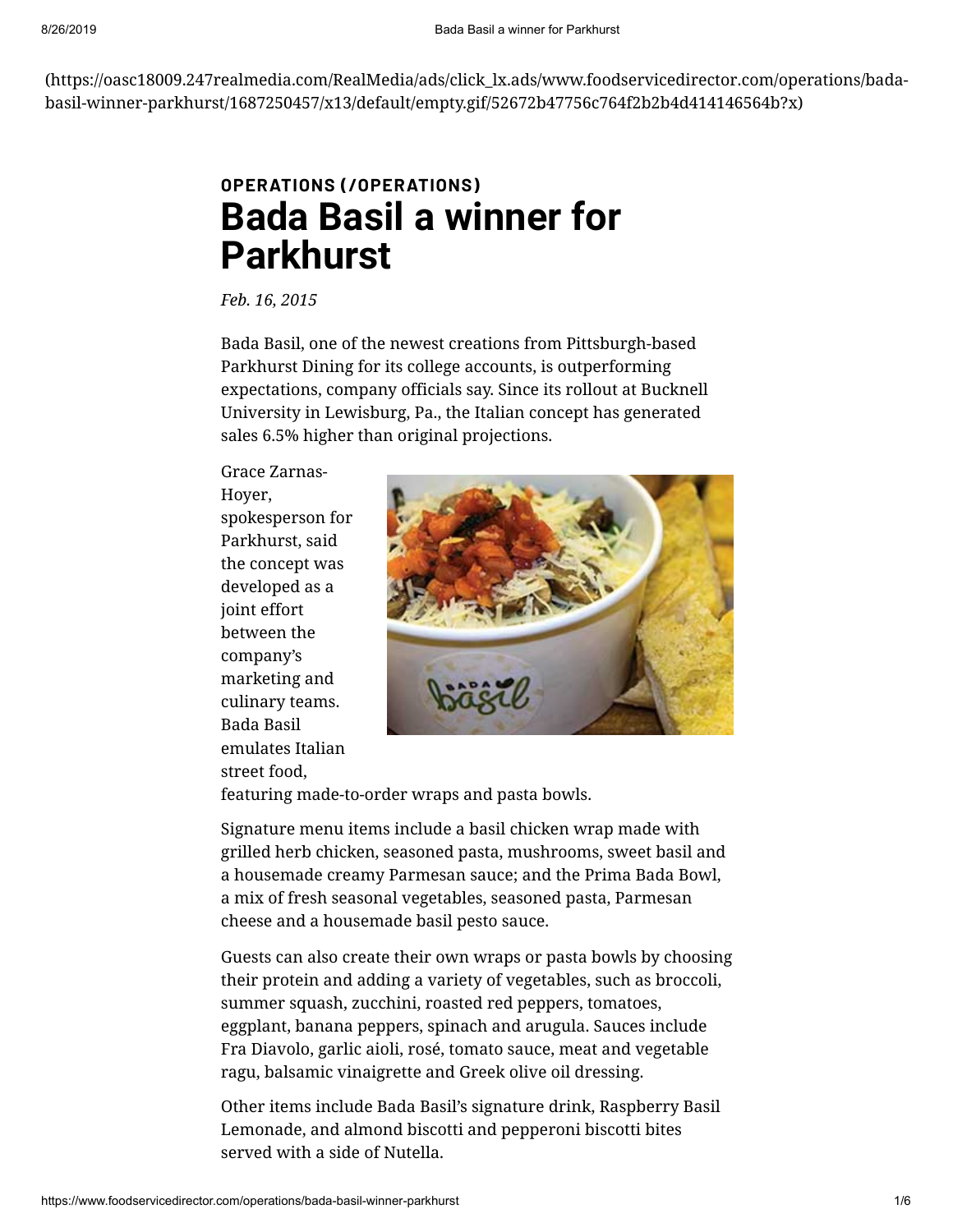#### 8/26/2019 Bada Basil a winner for Parkhurst

Bucknell student Vivian Okwara likes being able to customize her meals. "I consider Bada Basil a very healthy choice, and I am able to get my food relatively quickly," Okwara says. "I like the size of the bowl and the fact that the price matches the quality and quantity of food."

MENU DEVELOPMENT [\(/ARTICLE/MENU-DEVELOPMENT\)](https://www.foodservicedirector.com/article/menu-development)

NEW CONCEPTS [\(/ARTICLE/NEW-CONCEPTS\)](https://www.foodservicedirector.com/article/new-concepts)

RECIPES [\(/ARTICLE/RECIPES-0\)](https://www.foodservicedirector.com/article/recipes-0)

# **OPERATIONS [\(/OPERATIONS\)](https://www.foodservicedirector.com/operations) How convenience store foodservice is stepping up**

*By [Winsight Staff \(/profile/winsight-staff\)](https://www.foodservicedirector.com/profile/winsight-staff) on Aug. 20, 2019*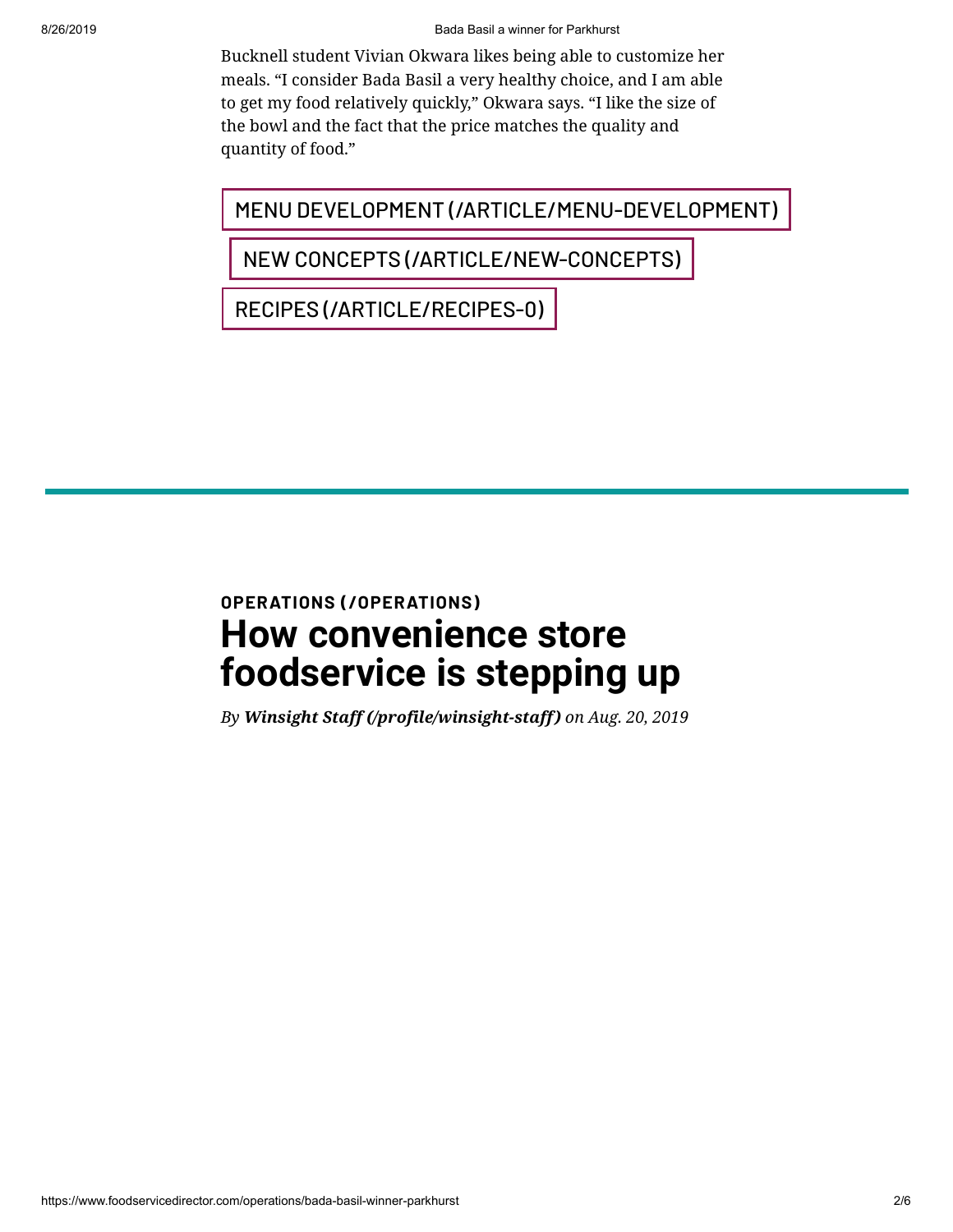#### Photograph: Shutterstock

The impact of convenience stores' foodservice evolution can no longer be denied. Foodservice, including prepared items and dispensed beverages, now accounts for 22.6% of sales at U.S. cstores, excluding fuel, according to preliminary data released this year by the National Association of Convenience Stores (NACS). Snacks and packaged beverages, combined, account for another 25.7% of those nonfuel sales.

Foodservice gains have led many c-store operators to boost their store footprints, says NACS, with open kitchens, ordering kiosks and dining space pushing the average square footage of new units to 4,991 in rural areas and 4,603 in urban ones. (The average cstore currently measures 3,230 square feet.)

What's more, well over half (61%) of consumers who say they're upping foodservice purchases at c-stores report doing the opposite at quick-service restaurants, according to Technomic's latest *Convenience-Store Consumer MarketBrief*, illustrating how traditional dining channels may be taking a hit as c-stores make these changes, at least in terms of consumer preferences.

Click below for a closer look at how convenience stores are disrupting foodservice as we know it, and how operators can capitalize on changes in the retail sphere.

- **Retail concept to watch: Alltown Fresh [\(https://www.foodservicedirector.com/operations/retail](https://www.foodservicedirector.com/operations/retail-concept-watch-alltown-fresh)concept-watch-alltown-fresh)**
- **3 ways c-stores are taking on traditional foodservice [\(https://www.foodservicedirector.com/operations/3](https://www.foodservicedirector.com/operations/3-new-ways-c-stores-are-taking-traditional-foodservice) new-ways-c-stores-are-taking-traditionalfoodservice)**
- **Retail concept to watch: Whole Foods Market Daily Shop [\(https://www.foodservicedirector.com/operations/retail](https://www.foodservicedirector.com/operations/retail-concept-watch-whole-foods-daily-market-shop)concept-watch-whole-foods-daily-marketshop)**
- **15 ideas to make your convenience stores shine [\(https://www.foodservicedirector.com/operations/15](https://www.foodservicedirector.com/operations/15-ways-make-your-convenience-stores-shine) ways-make-your-convenience-stores-shine)**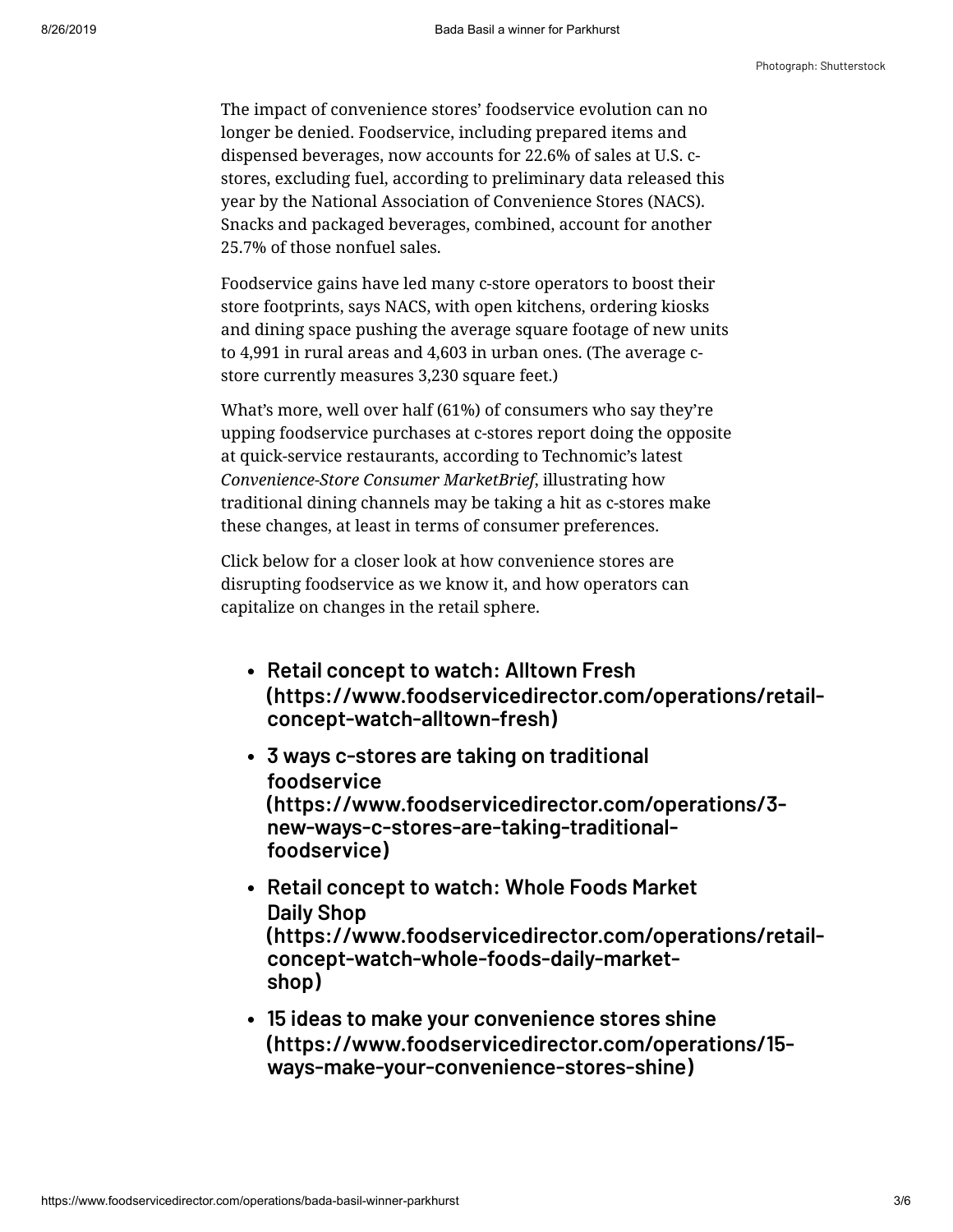BUSINESS [\(/ARTICLE/BUSINESS\)](https://www.foodservicedirector.com/article/business)

OPERATIONS [\(/ARTICLE/OPERATIONS-FSD\)](https://www.foodservicedirector.com/article/operations-fsd)

RETAIL [\(/ARTICLE/RETAIL-0\)](https://www.foodservicedirector.com/article/retail-0)

# **OPERATIONS [\(/OPERATIONS\)](https://www.foodservicedirector.com/operations) ProMedica chefs serve up dishes for the community**

Cookin' for a Cause attendees will get to sample hospital chef creations such as chorizo mozzarella balls and duck confit.

*By [FSD Staff \(/profile/fsd-staff\)](https://www.foodservicedirector.com/profile/fsd-staff) on Aug. 19, 2019*

Photograph: Shutterstock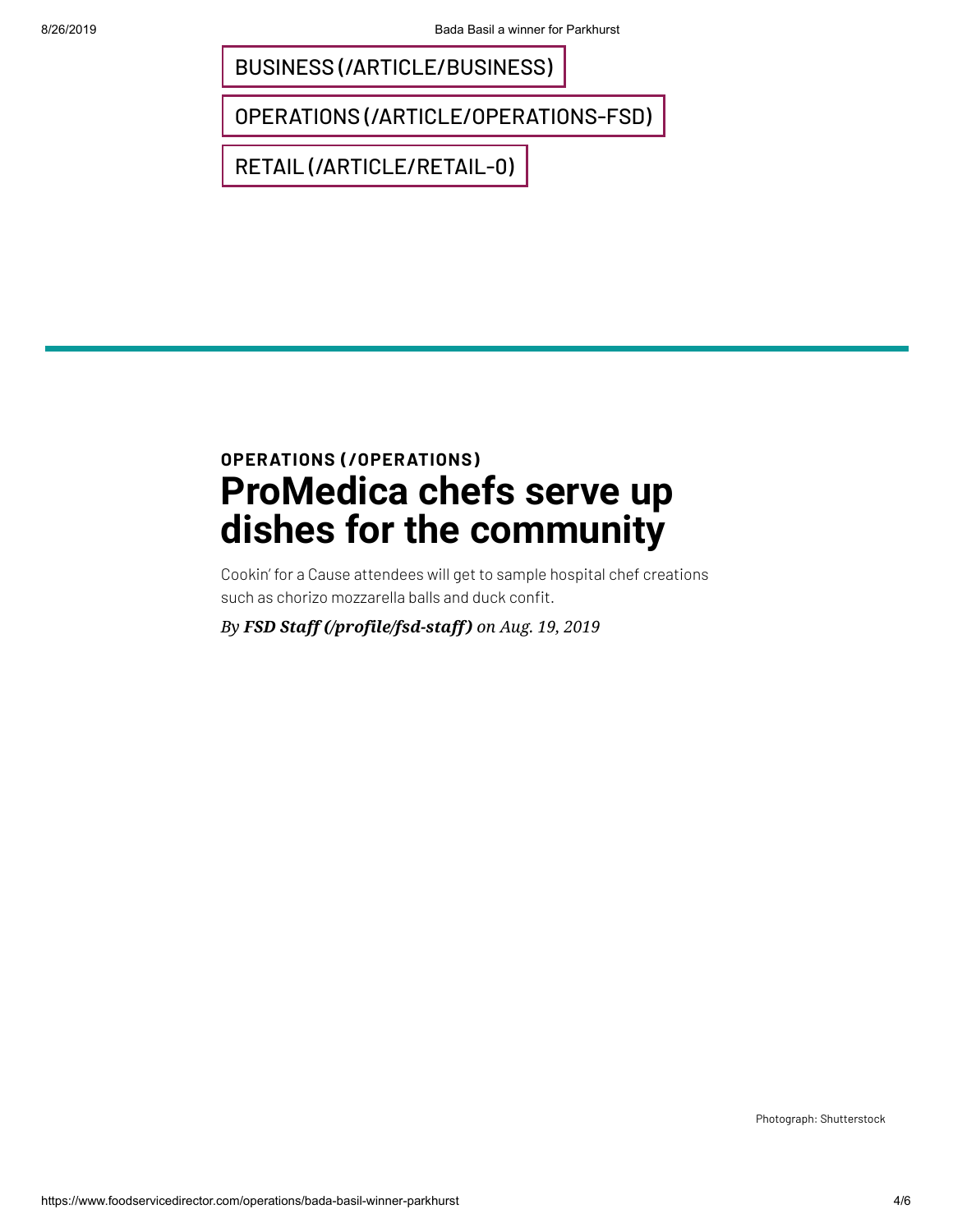#### 8/26/2019 Bada Basil a winner for Parkhurst

ProMedica Fostoria Community Hospital in Fostoria, Ohio, is inviting hospital chefs to create their own dishes for community members, The Toledo Blade Reports.

The dishes are part of the hospital's annual Cookin' for a Cause Dinner and Auction event taking place next week. At the event, attendees can sample menu items from ProMedica Health System chefs such as chorizo mozzarella balls, duck confit and gourmet grilled cheese sandwiches with tomato shooters.

Read the full story via **toledoblade.com (https://www.toledoblade.com/a-e/food/2019/08/18/morsels[cookin-cause-promedica-fostoria-hospital-auction-chefs-food](https://www.toledoblade.com/a-e/food/2019/08/18/morsels-cookin-cause-promedica-fostoria-hospital-auction-chefs-food-fundraiser/stories/20190818001)fundraiser/stories/20190818001)**.

## NEWS [\(/ARTICLE/FSD-NEWS\)](https://www.foodservicedirector.com/article/fsd-news)

## **RELATED CONTENT**

|                | (/operations/prometalica hospital system treats hunger as a health                     |
|----------------|----------------------------------------------------------------------------------------|
| hospital-      | <b>ISSUE</b><br>(/operations/promedica-hospital-system-treats-<br>hunger-health-issue) |
| system-treats- |                                                                                        |
| hunger-        |                                                                                        |

### **TRENDING**

[\(/menu/how-fairgrounds-making-bold-moves-its-cafe-menu\)](https://www.foodservicedirector.com/menu/how-fairgrounds-making-bold-moves-its-cafe-menu)

### **MENU [\(/MENU\)](https://www.foodservicedirector.com/menu)** How Fairgrounds is making bold moves with its cafe menu

[\(/menu/how-fairgrounds-making-bold-moves-its-cafe-menu\)](https://www.foodservicedirector.com/menu/how-fairgrounds-making-bold-moves-its-cafe-menu)

[\(/menu/recipe-report-fresh-takes-plant-based-dishes\)](https://www.foodservicedirector.com/menu/recipe-report-fresh-takes-plant-based-dishes)